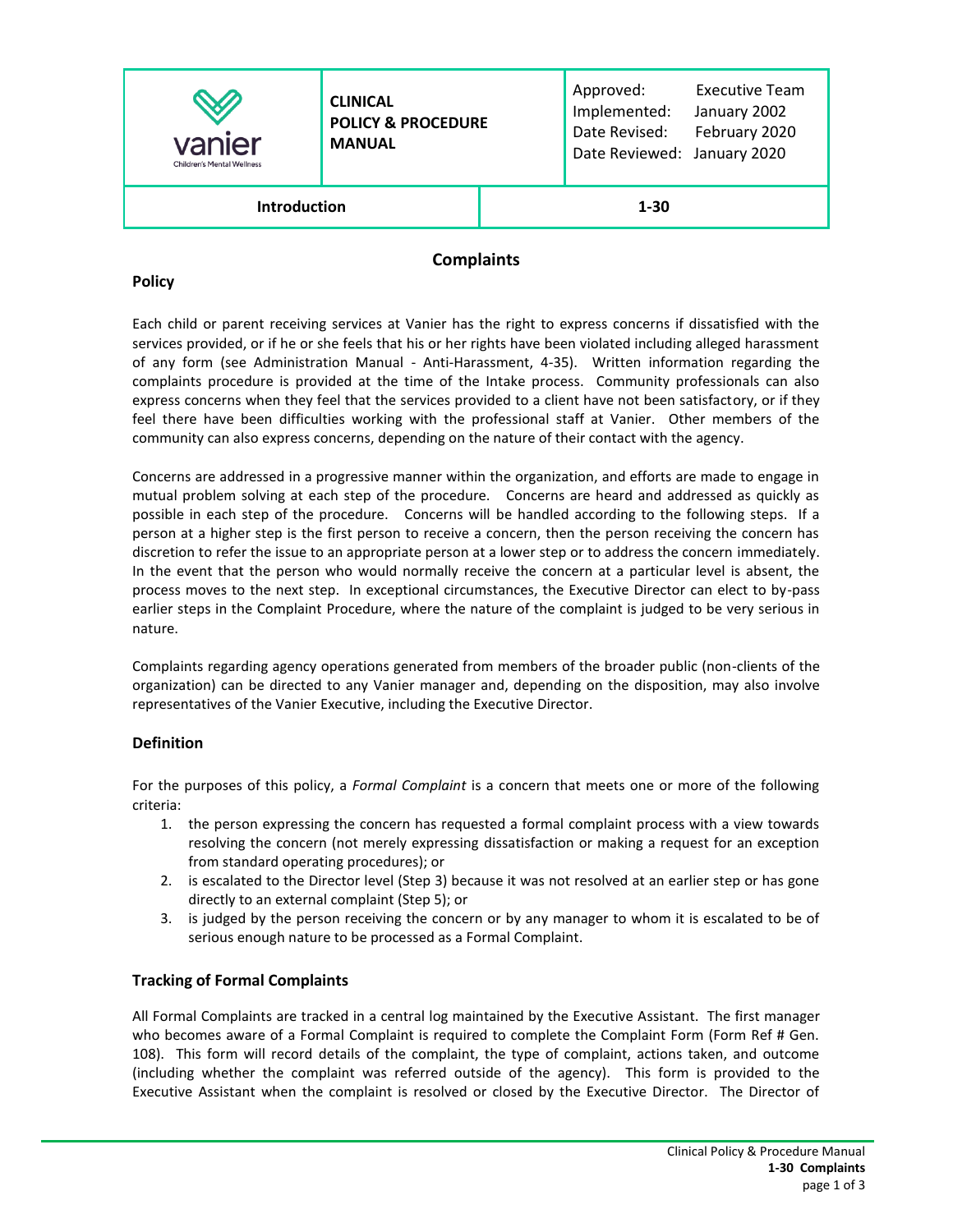Quality Improvement provides annual summaries of this log to the Value Team, Executive Team, and the Board.

#### **Procedure**

# **Step 1**

The person expressing a concern indicates verbally or in writing, the nature of his or her concern.

The staff member receiving the concern must respond within five working days of receiving the complaint.

In Step 1, the primary worker, or other staff member involved will attempt to resolve the problem directly. If the person expressing the concern does not wish to interact directly with the staff member involved, the process can move directly to Step 2. The process is documented in the form of a case note that includes the following information: The nature of the concern, persons involved in problem-solving, steps taken to resolve the problem, the outcome of the process, and any further action necessary.

If the problem cannot be resolved at Step 1, the staff member notifies his or her Supervisor to initiate Step 2, and notifies the person expressing the concern that the matter will move to Step 2.

If a concern meets the definition of a Formal Complaint, then the staff member receiving the complaint will inform his or her Supervisor, regardless of the outcome of the complaint. The Supervisor is responsible for ensuring that the complaint is tracked properly.

# **Step 2**

The Supervisor contacts the person expressing the concern, and arranges a telephone or face to face interview. Contact must be attempted within five working days of being notified that Step 2 is to begin. The Supervisor can elect to interview staff, and to review any relevant documentation, to assist in reaching a resolution. If mutual problem solving is not successful, the Supervisor can make a recommendation to the person as to how the matter can be settled. The process is documented in the form of a letter to the person expressing the concern. The same information required in recording at Step 1 is included in the letter.

If the problem cannot be resolved at Step 2, the concern is escalated to a Formal Complaint. The Supervisor notifies the Director responsible, and the person making the complaint that Step 3 will be initiated. The Supervisor provides the Director with the formal Complaints Form.

# **Step 3**

The Director arranges an interview with the person expressing the complaint. Contact is attempted within three working days of being notified that Step 3 has begun. The same methods are used as in Step 2. The letter is sent to the person making the complaint, and the Director adds his or her notes to the Complaint Form.

If the problem remains unresolved after Step 3, the Director notifies the Executive Director that Step 4 should begin, and informs the person making the complaint that the final stage of the Complaint Procedure has been reached.

# **Step 4**

The Executive Director contacts and interviews the person making the complaint. Contact is attempted within two working days of being notified that Step 4 has begun. The Executive Director makes efforts to resolve the difficulty with the person expressing the complaint, whenever possible. If this does not produce a resolution, the Executive Director makes a final decision and presents it to the person making the complaint, and sends a letter to that person. The Executive Director adds his or her notes to the Complaint Form. The Executive Director informs the Board of Directors of any complaint that reaches Step 4.